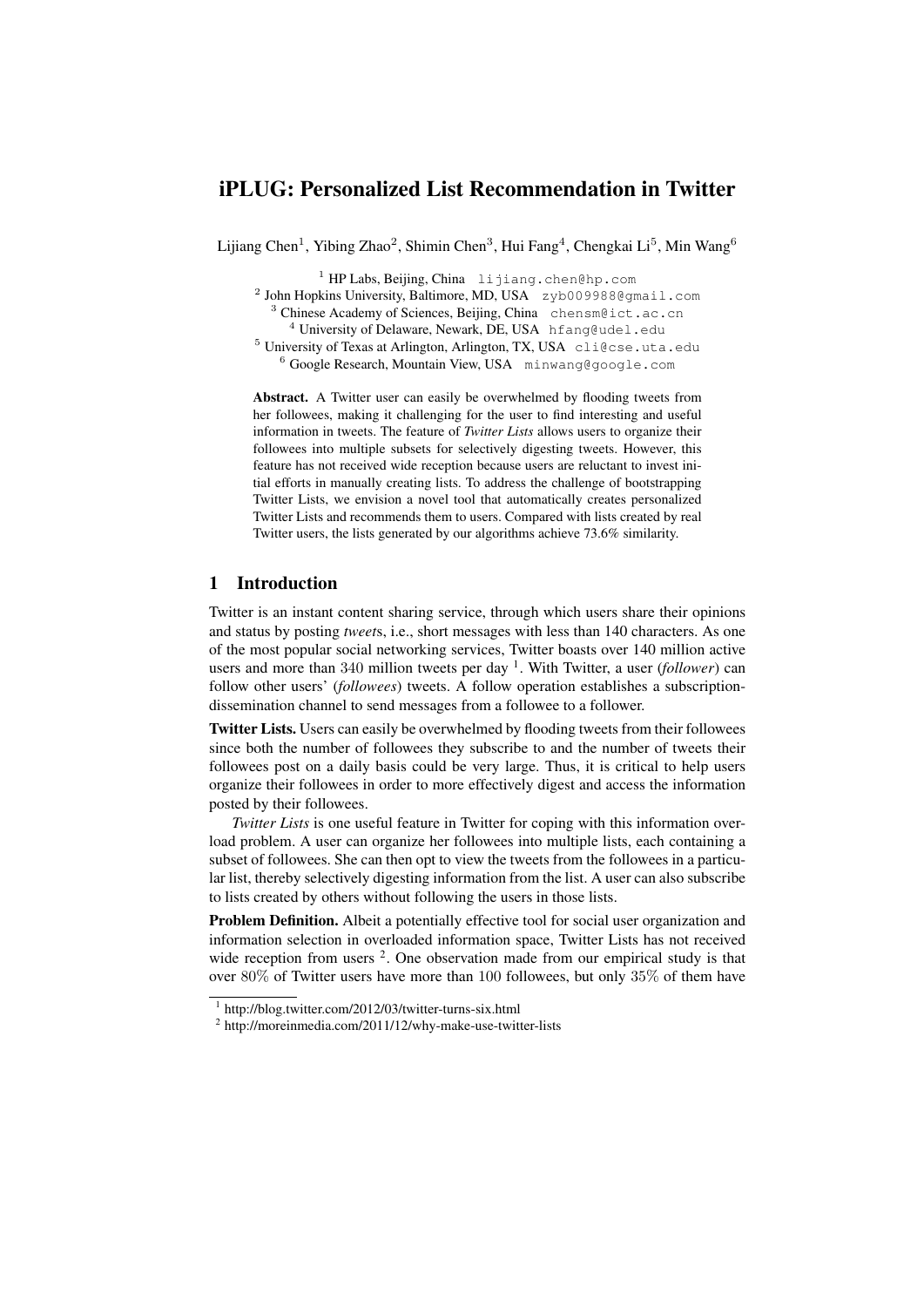created at least one list and only 16% have more than 3 lists (cf. Observation 1). Moreover, among the users who have created lists, 49*.*6% of them included only less than 5% of their followees into their lists, and 76% of them included less then 10% of their followees in the lists (cf. Observation 2). This is not surprising, as other social media and social networks have encountered similar challenges in bootstrapping their services, including tagging, social bookmarking, and friend recommendation [5, 1, 4]. One particular reason for the low popularity of Twitter Lists is that users are reluctant to invest initial efforts in manually creating lists. Another reason is that users may have intrinsic difficulty in such a fuzzy grouping process.

To tackle the low popularity of Twitter Lists and help achieve its full utility, we propose to automatically recommend personalized lists to Twitter users. This study can also shed light on solving similar problems in other leading social network services, which have features similar to Twitter Lists (e.g., *friend lists* in Facebook, *circles* in Google Plus).

Various definitions of the list recommendation problem may be worth studying. As an initial step towards effective list recommendation, this paper focuses on a particular problem definition— *Given a Twitter user, recommend to the user new lists consisting of only the user's current followees.* We consider the problem of recommending new followees a separate issue. We also do not simply recommend lists subscribed by many users, as such globally popular lists do not necessarily match a particular user's personal interests and social relationships.

Our Solution: iPLUG. We propose a solution that combines two approaches— a structure-based method and a content-based method, which recommend lists based on how users are co-listed in existing lists and how similar the contents of users' tweets are, respectively. After obtaining the initial list recommendations by the structure-based method and the content-based method, we improve the accuracy of the recommendations by performing both inter-list optimization and intra-list optimization. For interlist optimization, we diversify top *k* recommended lists, to achieve a degree of overlap among these lists similar to the overlap exhibited by existing lists. For intra-list optimization, we study ways to prune unimportant members from the recommended lists. We call the resulting solution *integrated PLUG (iPLUG)*.

The effectiveness of the proposed techniques is demonstrated by extensive experimental results. We evaluate iPLUG as well as various schemes that consist of only subsets of the proposed techniques. In a nutshell, the similarity between lists recommended by the proposed methods and those created by real users is as high as 73*.*6% for the largest lists and 72*.*2% for the largest five lists.

# 2 Characteristics of Twitter Lists Created by Real Users

To understand the characteristics of real lists created by Twitter users and to gain insights towards our technical solution for personalized list recommendation, we collected a large Twitter data set and conducted a comprehensive study on its various statistics. Our data set contains 810*,* 769 Twitter users, 53*,* 922*,* 948 lists, and 324 million tweets. The tweets were posted between December 27*th*, 2007 and March 21*st*, 2011. Details on the collection of the data set shall be described in the experiment section. In the rest of this section, we introduce our observations from the data set and provide analysis of the observations.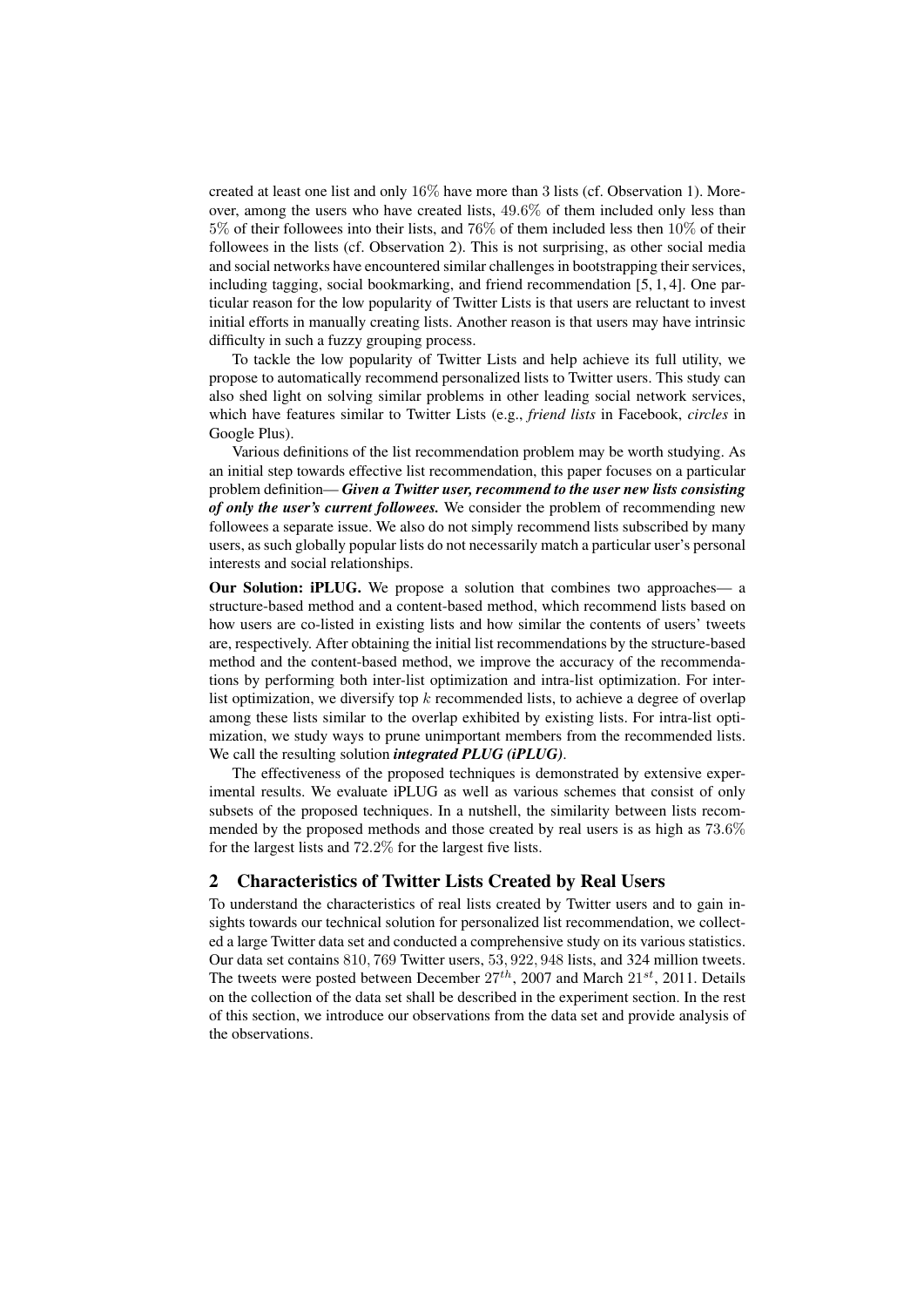

Observation 1 A Twitter user often follows a large number of other users, but rarely creates lists.

Figure 1(a) and Figure 1(b) show the distribution of the number of followees of a user and the distribution of the number of lists created by a user, respectively. From Figure 1(a), we observe that over 80% of Twitter users have 100 or more followees and almost half of all users have between 100 and 1000 followees. However, Figure 1(b) shows that 65% of users do not create any list. Only 16% of users have more than 3 lists, and nearly 93% have less than 10 lists. The sharp contrast between the large number of followees per user and the low popularity of Twitter Lists motivates our study of mechanisms for automatic list recommendation.

Observation 2 For users who have created lists, their lists often cover only a small fraction of their followees.

For those users that have lists, we measured the percentages of their followees in their lists. The results are shown in Figure  $2(a)$ . We observe that the lists created by a user often cover only a small fraction of the followees of the user. More specifically, 49*.*6% of the lists contain only less than 5% of the corresponding list owners' followees and 76% of the lists cover less than 10% of their followees. We also observe that lists are typically small in size. Figure 2(b) shows the cumulative distribution of list sizes (by increment of every 10 lists). The largest list has around 1200 members, while the most typical list sizes are [1, 10) and [10, 20), accounting for 18.1% and 19.1% of all the lists, respectively. 63.5% of the lists have less than 50 members. The observed small coverage and small size of existing lists further motivate the need for an automatic list recommendation approach.

Observation 3 For users who have created multiple lists, a small number of their largest lists can cover most of their followees in their lists.

We further investigated the coverage of users' largest lists. We focused on the users who created at least 5 lists. For a user, we compute the coverage of her largest *k* lists by dividing the number of her followees in her largest *k* lists by all the followees in her lists. Figure 3 reports the average coverage across all these users while varying *k* from 1 to 5. As shown in Figure 3, the largest list of a user covers 34*.*5% of the followees in her lists on average, and the largest 5 lists cover an average of 86% of all followees in her lists. The statistics make it clear that a small number of lists cover most listed followees for a user. Assuming that creating longer lists takes more efforts, we speculate that users spend most efforts in creating largest 5 lists, which should be most important to them.

Observation 4 Although a user could put a followee into multiple lists, the number of overlapped followees among the lists is small.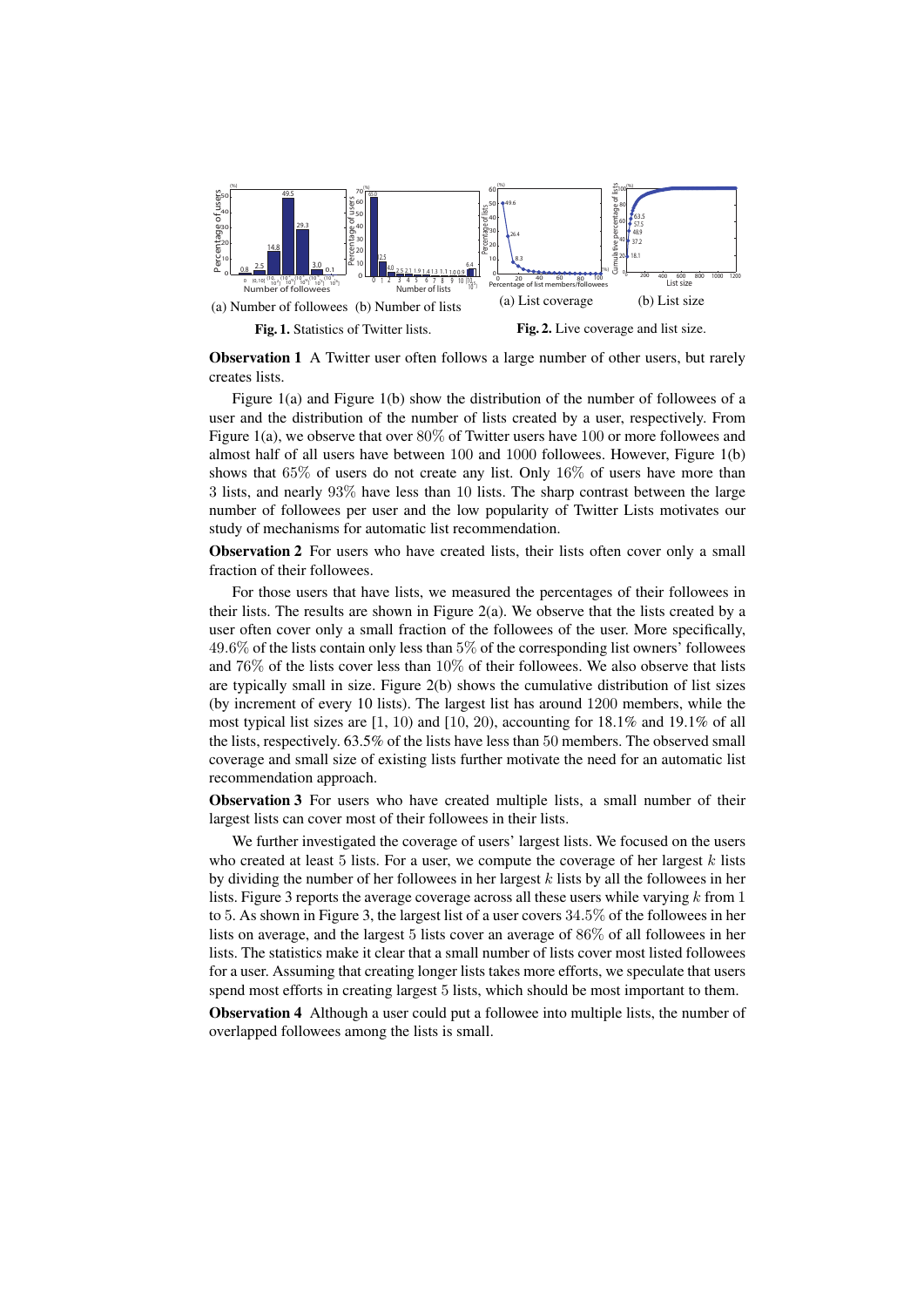

| User Set                                          |  | Top 2   Top 3   Top 4   Top 5 |
|---------------------------------------------------|--|-------------------------------|
| Created $> 1$ lists   13.2%                       |  |                               |
| Created > 2 lists $ 13.7\% 13.5\% $               |  |                               |
| Created > 3 lists $13.1\%$ $12.6\%$ $10.9\%$      |  |                               |
| Created > 4 lists $ 12.7\% 11.8\% 10.8\% 10.0\% $ |  |                               |

Fig. 3. The coverage of the largest 5 lists. Fig. 4. Average redundancy in users' largest *k* lists.

We measured the redundancy in a user's largest *k* lists  $l_1, \ldots, l_k$  as follows:

$$
Redundancy = \frac{\sum_{j=1}^{k} |l_j| - |\bigcup_{j=1}^{k} l_j|}{|\bigcup_{j=1}^{k} l_j|}
$$
\n(1)

where  $|l_j|$  is the size of list  $l_j$ , i.e., the number of members in  $l_j$ . The  $\bigcup$  denotes the set union operation.

Note that we only considered the largest *k* lists because many lists in the long tail only contain a few members and thus do not have much impact on the measured redundancy. We investigated the redundancy for different *k* values, ranging from 2 to 5. For each *k* value, we calculated the redundancy in the largest *k* lists, averaged across all users that have at least *k* lists. The result is shown in Table 2. We see that overall the average redundancy is small (10% to 13%) and slightly decreases while *k* increases.

Observation 3 and Observation 4 provide important characteristics of the lists created by real users. Given these characteristics, we aim to develop methods that generate lists exhibiting similar characteristics.

# 3 Personalized Twitter Lists Recommendation

Given a Twitter user *u*, let *F E<sup>u</sup>* and *F R<sup>u</sup>* denote the set of *followees* and the set of *followers* of *u*, respectively. Hence,  $u_1 \in FE_{u_2} \Leftrightarrow u_2 \in FR_{u_1}$ . A *list l* created by user *u* is a subset of *u*'s followees, i.e.,  $l \subseteq FE_u$ . We use  $L_u = \{l_1, l_2, \ldots, l_m\}$  to denote the set of lists created by *u*. Since a followee can be placed into multiple lists of *u*, it is possible that  $l_i \cap l_j \neq \emptyset$ . A followee of a user can also be followed by other users and included in their lists. The set of lists, to which a user *u* belongs, is denoted  $L'_u = \{l \mid u \in l\}.$ 

Problem Statement: Given a user *u* and her followees *F Eu*, the problem of *list recommendation* is to generate *k* new lists  $l_1, \ldots, l_k$  for *u*, where  $l_i \subseteq FE_u$  and  $l_i \notin L_u$ for  $1 \leq i \leq k$ .

Note that the problem focuses on recommending top-*k* lists. It is not necessary that every followee of a user *u* is assigned to a new or existing list.

#### 3.1 Solution Overview

We propose two methods to form and rank candidate lists. The structure-based method exploits the personalized list-user graph (PLUG) of a user and recommends new lists containing her followees that are often included together in existing lists. The contentbased method recommends lists based on content similarity of the tweets posted by list members. The two methods are different on two aspects. First, the structure-based method can only cover *listed followees*— a user *u*'s followees that are included in at least one existing list created by any user, including *u*. The content-based method can also cover *non-listed followees*. Second, the content-based method is explicitly geared towards recommending interest-oriented lists, in which the list members share similar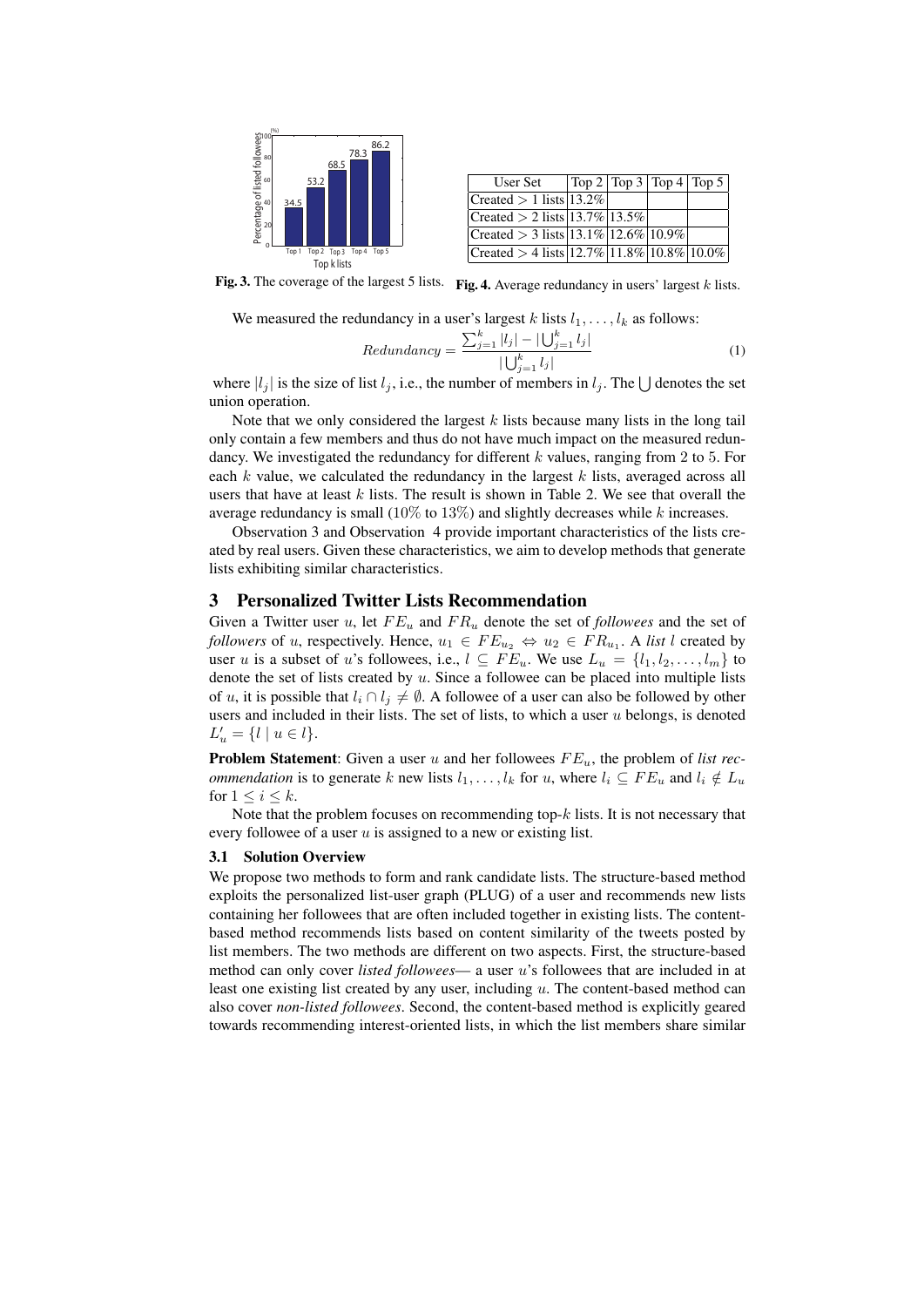

Fig. 5. The PLUG for a user *u*.

interests on topics (e.g., music and sports) shown by their tweets. The structure-based method can also recommend relation-oriented lists, in which the list members have common real-world relations with their follower *u* (e.g., family, friends, colleagues).

To improve the accuracy of the initial recommendations from these two methods, an inter-list optimization is applied to diversify recommended top-*k* lists, and an intra-list optimization is applied to prune unimportant members from the recommended lists.

We also combine the results from both structure- and content-based methods. The resulting method is termed *integrated-PLUG* (*iPLUG* for short). Suppose the top-*k* ranked lists for user *u* by structure-based and content-based methods are *Rec<sup>s</sup>* and *Rec<sup>c</sup>*, respectively. For each list  $l$  ∈ *Rec<sup>s</sup>* ∪ *Rec<sup>c</sup>*, its ranking scores in *Rec<sup>s</sup>* and *Rec<sup>c</sup>* are *Score*<sup>*s*</sup><sub>*l*</sub> and *Score*<sup>*c*</sup><sub>*l*</sub>, respectively. (Note that *Score*<sup>*s*</sup><sub>*l*</sub> = 0 if *l*  $\notin$  *Rec<sup><i>s*</sup> and  $Score^c_l = 0$  if  $l \notin Rec^c$ .) The iPLUG method computes the new ranking score of *l* by the following equation. The top-*k* lists with highest new scores are recommended to *u*.

$$
Score_l = \eta Score_l^s + (1 - \eta) Score_l^c \tag{2}
$$

In Equation (2),  $\eta$  is a regulatory factor (i.e.  $0 \leq \eta \leq 1$ ) that controls the contributions of the two methods to the final result. Larger  $\eta$  values prefer more contributions from the structure-based method. In our implementation we tested an intuitive value for  $\eta$ , which is the percentage of *u*'s listed followees, i.e.,  $\eta = |\{u_i | u_i \in FE_u \text{ and } L'_{u_i} \neq \emptyset\}|$  $/$   $|FE_u|$ . The rationale is that, since the structure-based method can only cover listed followees, the percentage is used to determine the extent of the method's effect.

#### 3.2 Structure-Based Method

Personalized List-User Graph (PLUG) The structure-based method takes advantage of crowd intelligence of Twitter users to recommend new lists. We call two users  $u_1$ and  $u_2$  *co-listed* in list *l*, if both users are members of *l*, i.e.,  $u_1 \in l$  and  $u_2 \in l$ . If an existing list *l* co-lists  $u_1$  and  $u_2$ , *l*'s creator indicates that  $u_1$  and  $u_2$  are related from her perspective. Therefore, if  $u_1$  and  $u_2$  are frequently co-listed by existing lists, then many existing users agree that  $u_1$  and  $u_2$  are related. The more frequent that two users are co-listed, the stronger that they are considered related among Twitter users. We exploit this intuition in the structure-based method.

Specifically, to recommend lists to a user *u*, we build a *personalized list-user graph* (PLUG) for *u*. As illustrated in Figure 5, it is an undirected bipartite graph between the followees of *u*, depicted as circles, and existing lists created by all users (including *u*), depicted as rectangles. An edge between a followee node  $u_i$  and a list node  $l_i$  captures the membership relation  $u_i \in l_i$ . Two followees are co-listed in a list if they are both connected to the list node. The concept of PLUG is defined as follows.

Definition 1 (Personalized List-User Graph).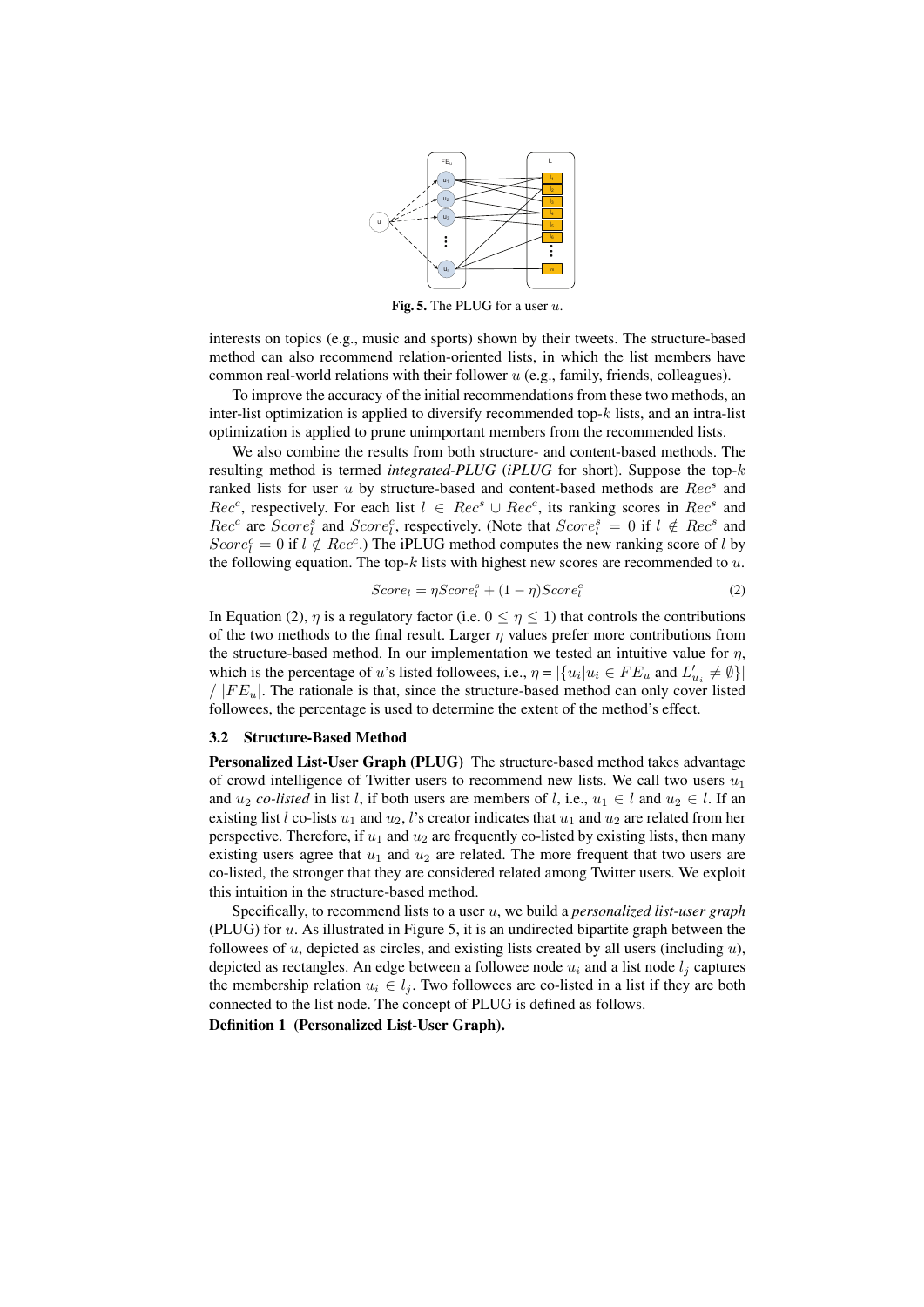*The personalized list-user graph of a user*  $u$ ,  $PLUG_u = (FE_u, L, E)$ , is a bipartite *graph between two node sets F E<sup>u</sup> and L, where F E<sup>u</sup> is the set of u's followees and L is the set of lists containing u*<sup>*'s*</sup> followees, *i.e.*,  $L = \bigcup_{u_i \in F E_u} L'_{u_i}$ . In the edge set  $E$ , *each edge captures the membership of a followee*  $u_i$  *in a list*  $l_j$ *, i.e.,*  $E = \{(u_i, l_j) \mid$  $u_i \in FE_u, l_i \in L, u_i \in l_i$ 

The algorithm exploits an iterative random walk model [3] to propagate scores on the bipartite graph. It ranks the followees  $FE_u$  and the lists *L* based on their connections in  $PLUG_u$  according to the following equations.

$$
s_{u_i}^{t+1} = \sum_{l_j \in L'_{u_i}} \frac{Weight(u_i, l_j)}{\sum_{u_k \in FE_u Weight(u_k, l_j)} Score_{l_j}^t} Score_{l_j}^t
$$
\n
$$
(3)
$$

$$
s_{l_j}^{t+1} = \sum_{u_i \in l_j \cap FE_u} \frac{Weight(u_i, l_j)}{\sum_{l_t \in L} Weight(u_i, l_t)} Score_{u_i}^t
$$
(4)

$$
Score_{u_i}^{t+1} = \frac{s_{u_i}^{t+1}}{\sum_{u_k \in FE_i} s_{u_k}^{t+1}} \tag{5}
$$

$$
Score_{l_j}^{t+1} = \frac{s_{l_j}^{t+1}}{\sum_{l_k \in L} s_{l_k}^{t+1}}
$$
(6)

In Equations (3) and (4), the score of a followee  $u_i$  is collected from all lists containing  $u_i$ , where the score of such a list  $l_j$  is distributed into its members. The score of  $u_i$  collected from  $l_i$  is according to the transition probability, which captures the importance of  $l_j$  to  $u_i$ . Recursively, the score of a list is collected from all its members, where the score of a member is distributed into its containing lists. The score of  $l_i$  collected from  $u_i$  is according to the transition probability. Then the scores of followees and lists are both normalized, by Equations (5) and (6), respectively. The initial score of a followee is 1 normalized to the total number of followees. The initial score of a list is the list size after removing unrelated members,  $|l_j \cap FE_u|$ , normalized to the aggregate size of the lists. With the initial scores of followees and lists, our method iteratively updates their scores using the above equations. After the scores converge, the algorithm selects and returns the top *k* lists with the highest scores as the recommended lists.

Tackling Sparsity of Co-Listed Relation by List Clustering For most users, we find that their PLUGs are sparse bipartite graphs, since many of the followees are placed in only a small number of existing lists because of the current low popularity of Twitter Lists. To tackle this sparsity problem of the co-listed relation, we improve the structured-based method by merging similar lists before the iterative computation of scores by Equation (3) and (4).

A natural similarity measure between two lists would have been based on the tweet contents of their members. However, such a similarity measure will only work for topic interest-oriented lists (e.g., food, music) rather than relation-oriented lists (e.g., colleagues in an organization), since the members of a relation-oriented list may not share the same interests and their tweets may not have similar contents. Such a similarity measure would increase the significance of interest-oriented lists, while relation-oriented lists will become relatively less significant. As a result, our algorithm would tend to recommend only interest-oriented lists, which is undesirable.

Instead, we merge lists according to the similarity of list names, thus making a balanced improvement for both kinds of lists. We pre-process list names by applying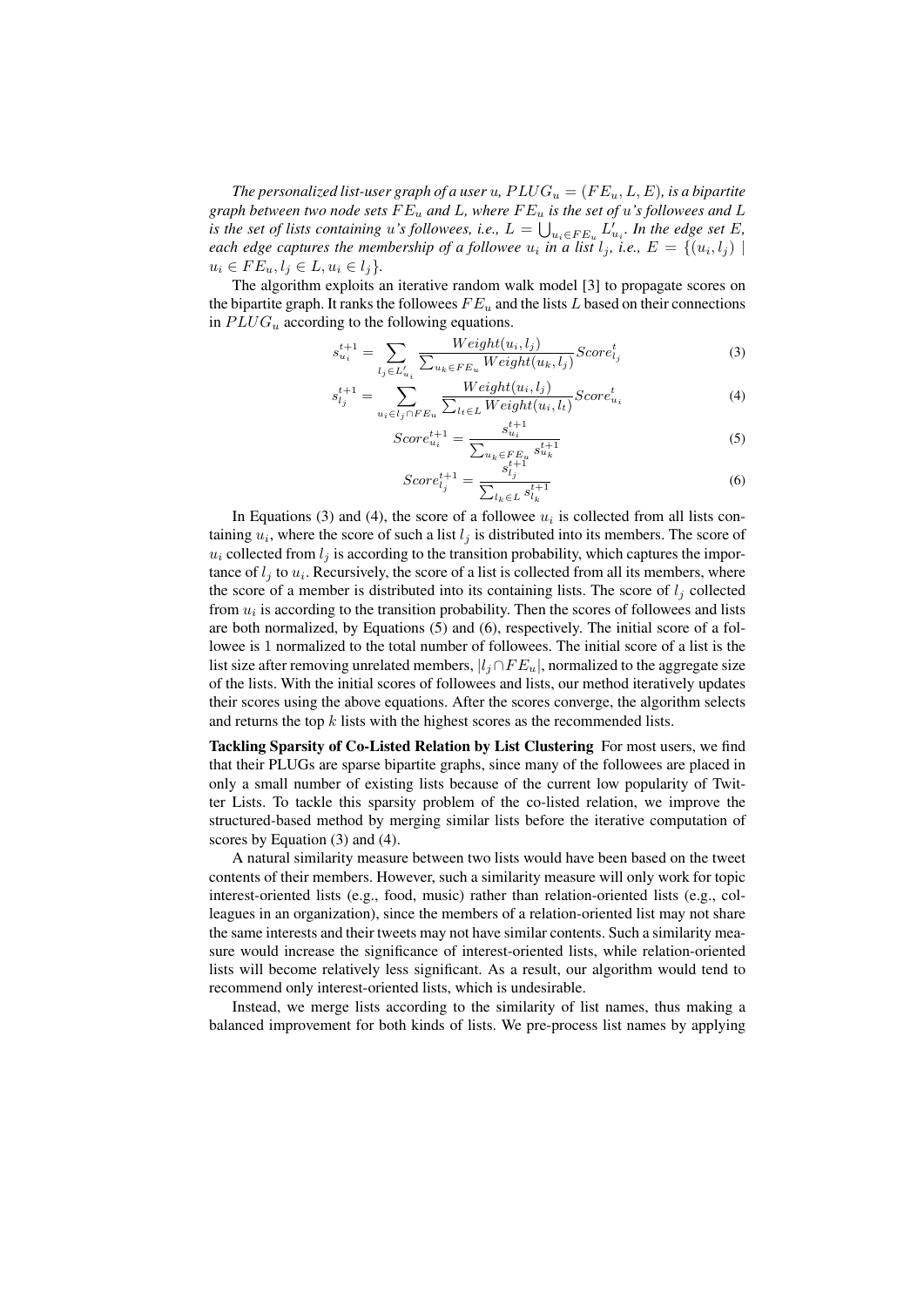word stemming. Then we cluster the lists using the edit distance between stemmed list names as the distance function. Since we do not know the resulting number of clusters, we prefer hierarchical clustering to *k*-means. However, a regular hierarchical clustering algorithm is compute-intensive. Therefore, we instead use a greedy algorithm which aims to achieve the goal that the distance between any two final clusters is greater than or equal to a specified threshold  $T_{dist}$  ( $T_{dist} = 0.4$  in our implementation). The algorithm randomly chooses a point (i.e., a list name) to form a single-point cluster, and then iteratively grows the cluster by adding other points whose average distances to the existing points in the cluster satisfy the threshold *Tdist*, until no more point can be included into the current cluster. The algorithm repeats this process to form multiple clusters. This greedy clustering algorithm computes the pair-wise distance between any two points at most once, and therefore has worst-case time complexity of  $O(|L|^2)$ .

Finally, we merge the multiple lists in each cluster into one list. The new PLUG of a user *u* is a bipartite graph between *u*'s followees and the merged lists. Each merged list corresponds to a set of original lists. An edge exists between a followee *u<sup>i</sup>* and a merged list *l* if *u<sup>i</sup>* was in at least one of the constituent lists of *l*. In our data set, we start with 53*,* 922*,* 948 original lists. The total number of resulting merged lists (clusters) for all users is 240*,* 572, a nearly 99*.*5% reduction from the original lists. The new PLUG of a user becomes more compact and the extended co-listed relation helps improve our recommendation algorithm.

A new PLUG may not distinguish the importance of different followees in the merged lists. It is possible that a followee was included in multiple original lists within a merged list. For example, consider a musician  $u_1$  that is in many music-related lists created by her fans. Such lists with similar names may be clustered into the same cluster and merged into a single list. In contrast, another followee  $u_2$  may be in only one of the original lists before merging. It is clear that these two followees  $u_1$  and  $u_2$  should bear different importance in the resulting PLUG.

To distinguish the importance of different followees in the merged lists, we enhance PLUG to edge-weighted PLUG. A weight on an edge between a followee  $u_i$  and a merged list  $l_j$  represents the number of  $l_j$ 's constituent lists that contain  $u_i$ :

$$
Weight(u_i, l_j) = |L_{l_j}^0 \cap L_{u_i}'|
$$
\n<sup>(7)</sup>

where  $L_l^0$  is the set of constituent lists of *l*, i.e., the original lists that were merged into *l*. As discussed in the previous section, the edge weights are used to compute the transition probabilities for the iterative computation.

#### 3.3 Content-Based Method

A limitation of the structure-based method is that it cannot cover *non-listed followees* a user's followees that are not included into any existing list. This limitation is amplified by the low popularity of Twitter Lists. To tackle this problem, we also propose a content-based method that recommends lists based on the semantic similarity between the followees' tweets. Hence, this method can cover a non-listed followee as long as the followee has posted tweets.

To recommend *k* lists to a user, this method applies the *k*-means clustering algorithm to cluster a user *u*'s followees into *k* clusters by the semantic similarity between their tweets. A virtual document is generated for each followee *u<sup>i</sup>* , by concatenating the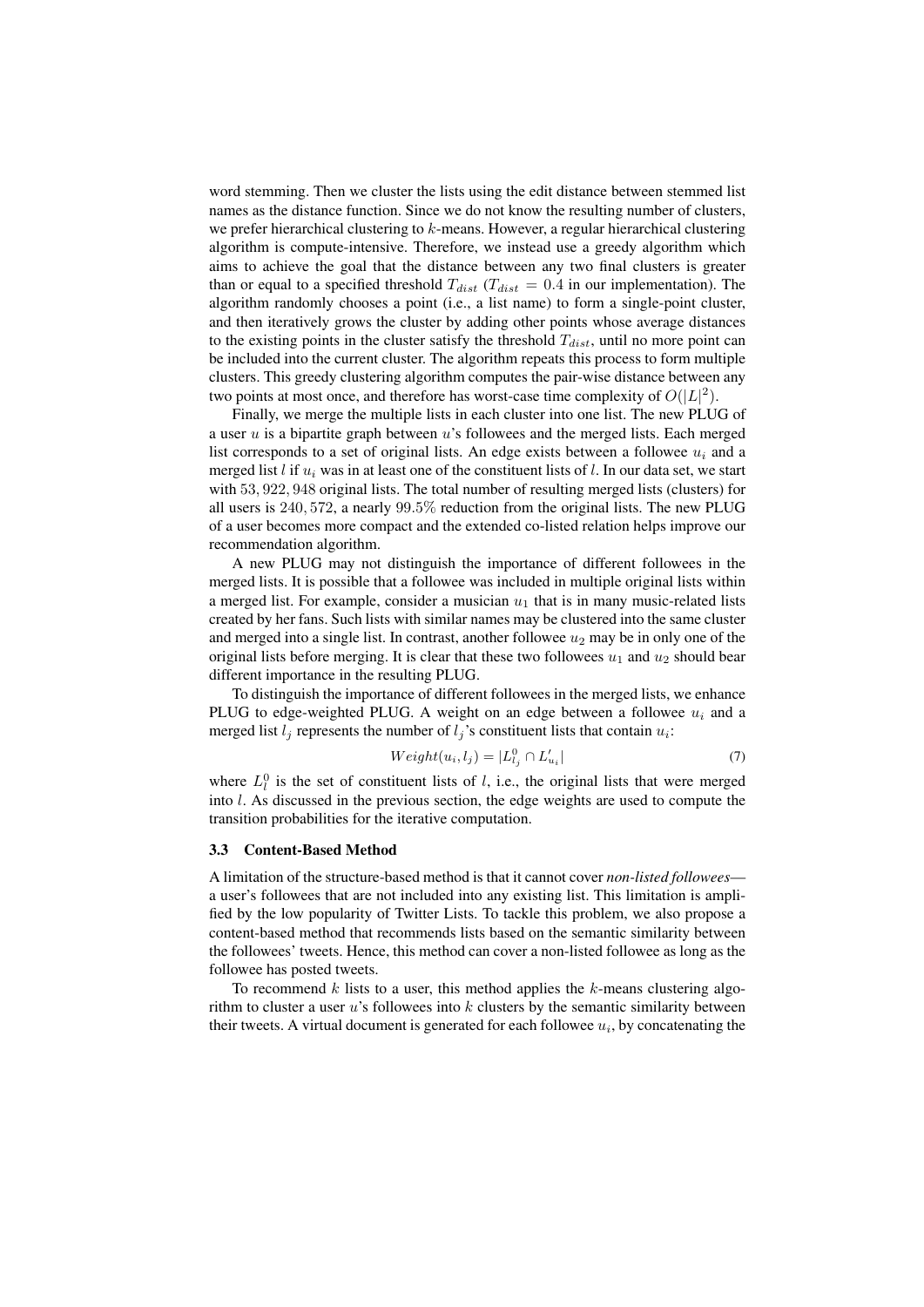tweets posted by *u<sup>i</sup>* . TF-IDF weighting is applied to represent each virtual document as a vector. The similarity between two followees is the cosine similarity between the corresponding two vectors, following the standard vector space model [12]. The clusters, i.e., new lists of followees, are ranked by the similarity between their centroids and the vector representing *u*'s virtual document.

Since the content-based method is based on similarity of tweets, it is explicitly geared towards recommending interest-oriented lists. It tends to include two followees into the same list if their tweets exhibit similar topics. The structure-based method can implicitly recommend both relation-oriented and interest-oriented lists, since it captures the otherwise complex reasons for two followees to be included into the same list. A relation-oriented list represents real-world relations between a user and her followees (e.g., family, friends, colleagues), where the followees in the same list may not share common interests.

## 3.4 Inter-List Optimization: Reducing List Redundancy through Diversified Ranking

Given the ranked lists by both structure- and content-based methods, we discovered that many top-ranked lists share a large fraction of common members. One reason is that popular users are likely to be placed into multiple popular lists which makes both popular users and lists ranked high by our methods. However, we have observed that real lists created by users do not overlap much (Observation 4). To reduce the overlap among recommended lists and improve their diversity, we employ a Maximum Marginal Relevance algorithm [2]. It re-ranks lists by trading off between their original scores and diversity.

$$
Score_l^d = Arg \max_{l \in S} [\lambda Score_l - (1 - \lambda) \max_{l_i \in L} Sim(l, l_i)] \tag{8}
$$

The new score of a list,  $Score_l^d$ , is calculated by Equation (8). Suppose *L* is the set of selected lists so far. We are to select the next list among a set of candidate lists *S*. *Score*<sub>l</sub> is the score of a list *l*, by Equation (2).  $Sim(l, l_i)$  is the similarity between two lists. (Specifically, we use Jaccard similarity, i.e.,  $Sim(l, l_i) = \frac{|l \cap l_i|}{|l \cup l_i|}$ .)  $\lambda$  is the parameter to balance the original list score and list diversity. A proper *λ* value is selected through experiments. According to Observation 4, the redundancy of the real lists created by users is about  $10-13\%$ . In choosing a proper value of  $\lambda$ , we set the list redundancy round 10%, because our goal is to make recommended lists exhibit similar statistics to that of the lists created by real users. Our diversification method chooses the list with the highest original score as the first recommended list, then iteratively applies Equation (8) to recommend the next list, until *k* lists are selected.

### 3.5 Intra-List Optimization: Pruning Unrelated Members from Merged Lists

Both structure-based and content-based methods may produce long lists, especially due to clustering and merging of original lists. The resulting merged lists may contain many members that have little relevance to the lists. They might be included just because they were co-listed with other members that are more relevant. For example, a followee  $u_f$  may be put into a list by another user  $u$  with whom she happened to play tennis once. The followee  $u_f$  in fact may not like tennis that much. However, since the list also contains many other followees that are true tennis fans, *u<sup>f</sup>* may be included in a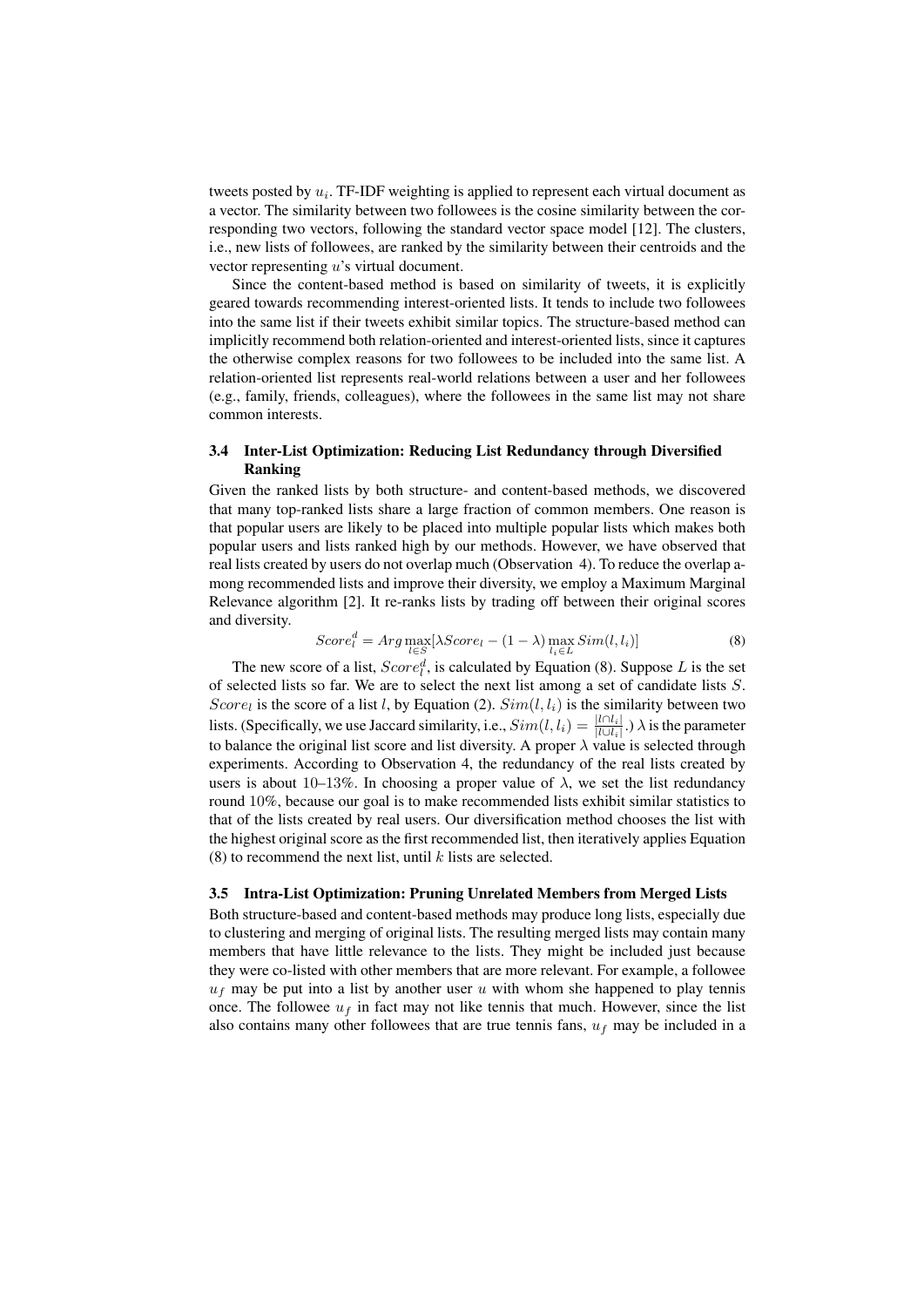merged list corresponding to the tennis interest of  $u$ . In another example, user  $u_{1f}$  may be listed by a user  $u_1$  in a list named "colleague", while user  $u_{2f}$  may be listed by a user  $u_2$  in a list that happens to have the same name "colleague". Our list clustering algorithm will merge the two lists and  $u_{1f}$  and  $u_{2f}$  will be co-listed in the resulting merged list although they are not quite related.

Given a result list produced by the structure-based or content-based method, we compute a ranking score for each individual followee  $u_i$  in the list. With regard to the content-based method, the ranking score captures the relevance of an individual followee to the list. We compute the score as the cosine similarity between the vectors corresponding to the centroid of *l* and *u<sup>i</sup>* . Recall that the vectors model the tweets posted by the users.

$$
Scorec(ui, l) = Cosine(Vectorui, Vectorl)
$$
\n(9)

With regard to the structure-based method, the ranking score is the sum of cooccurrence counts for  $u_i$  and all other members in *l*, given by the following equation:

$$
Score^{s}(u_i, l) = \sum_{u_j \in l \wedge u_i \neq u_j} |L'_{u_i} \cap L'_{u_j}|
$$
\n
$$
(10)
$$

We sort the followees in a list *l* by their ranking scores according to the above definitions, and then find a threshold *t* to divide the sorted followees into two classes, members  $(C_m = \{u_1, \ldots, u_t\})$  and non-members  $(C_n = \{u_{t+1}, \ldots, u_{|l|}\})$ . We then prune all non-members from the list. Instead of tuning a pruning threshold by experiments and using the same threshold invariably for all lists, we apply the Otsu Thresholding Method [10] to automatically select an optimum threshold. This method is widely used for threshold selection from gray-level histograms in computer vision and image processing. The idea is to exhaustively search for the threshold *t* that minimizes the weighted intra-class variance for the two classes, defined as follows:

$$
\sigma_w^2(t) = \omega_{C_m}(t)\sigma_{C_m}^2(t) + \omega_{C_n}(t)\sigma_{C_n}^2(t)
$$
\n(11)

where weights  $\omega_{C_m}(t)$  and  $\omega_{C_n}(t)$  are the probabilities of the two classes separated by the threshold *t*, which are given by  $\omega_{C_m}(t) = Pr(C_m) = \sum_{i=1}^t p_i$  and  $\omega_{C_n}(t) =$  $Pr(C_n) = \sum_{i=t+1}^{|l|} p_i$ , where  $p_i$  is a normalized probability based on the followee's score  $Score(u_i, l)$ .  $\sigma_{C_m}^2(t)$  and  $\sigma_{C_n}^2(t)$  are the variances of scores in the member class and the non-member class, respectively. More details of this method can be found in [10].

## 4 Evaluation

# 4.1 Experimental Design

Twitter Data Set We collected a Twitter data set through the Twitter API. Our implementation is based on an open source Java library– twitter4j<sup>3</sup>.

We started with around 10 thousand randomly selected seed Twitter users. We call them level-1 users. We retrieved all the followees of the level-1 users. We call these followees level-2 users. We also retrieved all the followees of the level-2 users, which we call level-3 users. The union set of all level-1, level-2, and level-3 users is our Twitter user set. For each user in the set, we crawled the user's Twitter Lists, her followees, her

<sup>3</sup> http://twitter4j.org/en/index.jsp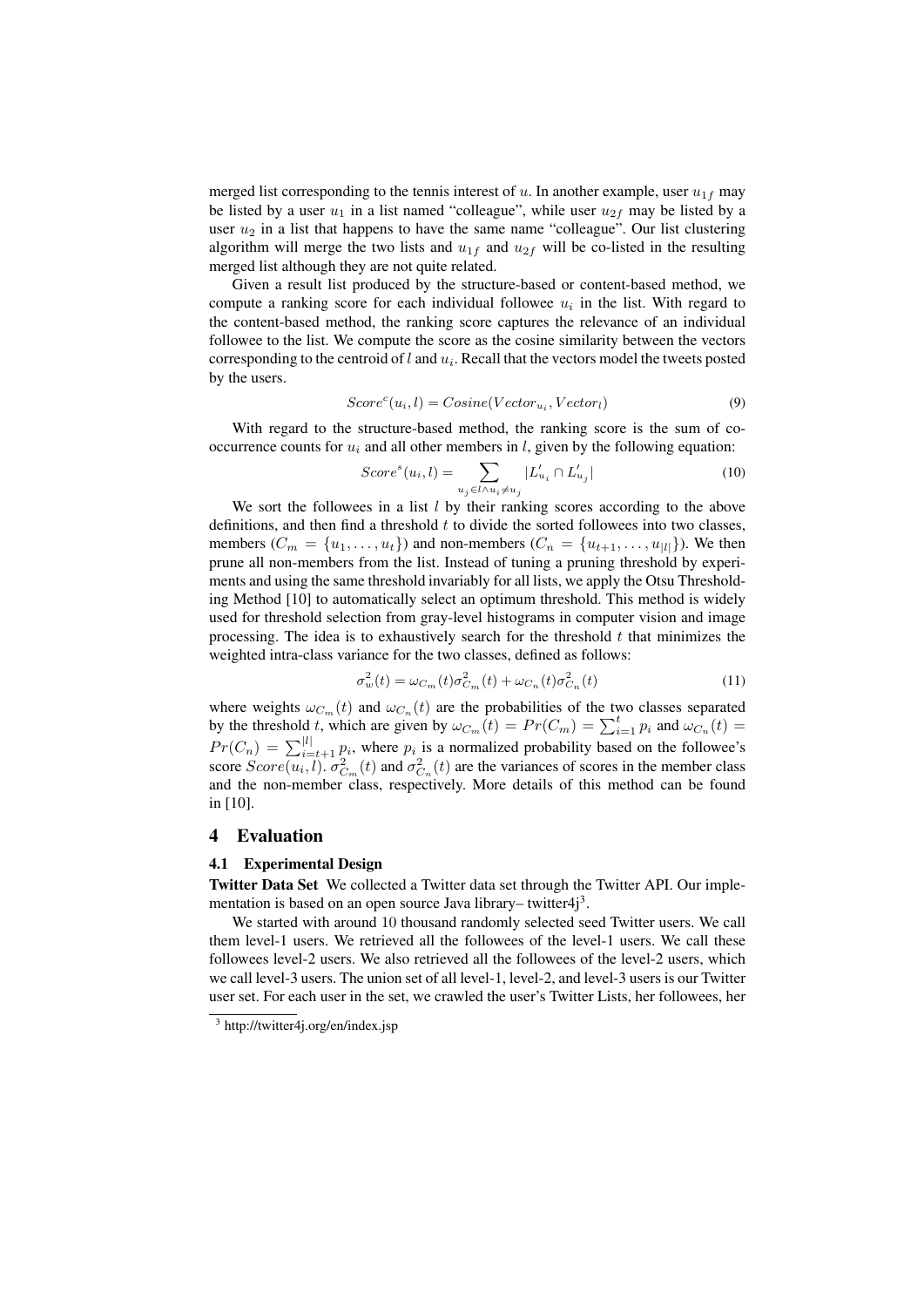|              |                       | <b>Basic Model</b> |           |           | List Merging Diversification Member Pruning (Sec 3.5) |            | Integration     |
|--------------|-----------------------|--------------------|-----------|-----------|-------------------------------------------------------|------------|-----------------|
| Algorithm    | Structure Content     |                    | (Sec 3.2) | (Sec 3.4) | User                                                  | Tweet      | Model (Sec 3.1) |
|              | $(Sec 3.2)$ (Sec 3.3) |                    |           |           | Co-occurrence                                         | Similarity |                 |
| Content      |                       |                    |           |           |                                                       |            |                 |
| Content-Div  |                       |                    |           |           |                                                       |            |                 |
| Content-LMP  |                       |                    |           |           |                                                       |            |                 |
| PLUG-Basic   |                       |                    |           |           |                                                       |            |                 |
| PLUG-Merge   |                       |                    |           |           |                                                       |            |                 |
| PLUG-Div     |                       |                    |           |           |                                                       |            |                 |
| PLUG-LMP     |                       |                    |           |           |                                                       |            |                 |
| <b>iPLUG</b> |                       |                    |           |           |                                                       |            |                 |

Table 1. Overview of list recommendation methods to evaluate.

followers, and her latest 3, 200 tweets<sup>4</sup>. The collected data set contains 810, 769 Twitter users, 53*,* 922*,* 948 Twitter lists, and 324 million tweets. The earliest tweet was created on December 27, 2007 and the latest one was dated March 21, 2011.

We studied the characteristics of Twitter lists on the full data set. To quantitatively evaluate the effectiveness of the proposed methods, we construct an evaluation data set based on the collected data. The evaluation set contains a focus group with 8*,* 614 users and together they have 550*,* 793 followees. Our task is to recommend personalized lists for each user in the focus group based on his or her followees. The real lists created by these users are used as ground truth for our evaluation. The number of lists created by these users is 20*,* 016. On average around 25% followees of a user in the focus group have been included in the lists.

Methods To Be Evaluated Several list recommendation methods are formed by combining the proposed techniques. Table 1 summarizes the techniques included in these methods which are compared in the evaluation.

Evaluation Methodology When evaluating the above algorithms, we hide all the original lists created by users from the focus group and generate recommended lists for each of them. We then compare the recommended lists with the original ones. The reported performance is computed by taking the average of the performance for all the users in the focus group. Since we observed that the largest 5 lists of a user often cover 86% of the followees, we focus on comparing the top 5 recommended lists with the largest 5 lists created by users. In order to better understand the performance of our algorithms, we evaluate the results under two scenarios: (1) *Member Set (M-Set):* We recommend lists based on the followees who were list members in the original lists. (2) *Full Set (F-Set):* We recommend lists based on all the followees of a user.

We report the following measures in our evaluation:

• **Redundancy**: As defined in the previous section, it is a measure to quantify the overlaps among a set of lists. The statistics in Observation 4 show that the redundancy from the largest 2 to the largest 5 original lists are stably around 10%. Therefore, in our experiments, we choose a proper  $\lambda$  setting to keep the redundancy around 10%.

• List similarity: We measure the similarity between two lists by Jaccard coefficient, i.e.,  $Sim(l_i, l_j) = \frac{|l_i \cap l_j|}{|l_i \cup l_j|}$ . With this definition, the larger the similarity value is, the more similar the two lists are. To calculate the similarity between two sets of lists, we compute the average pairwise-similarity of all list pairs from the two sets.

<sup>4</sup> Due to Twitter API constraint, we can only retrieve at most 3200 tweets of a given user.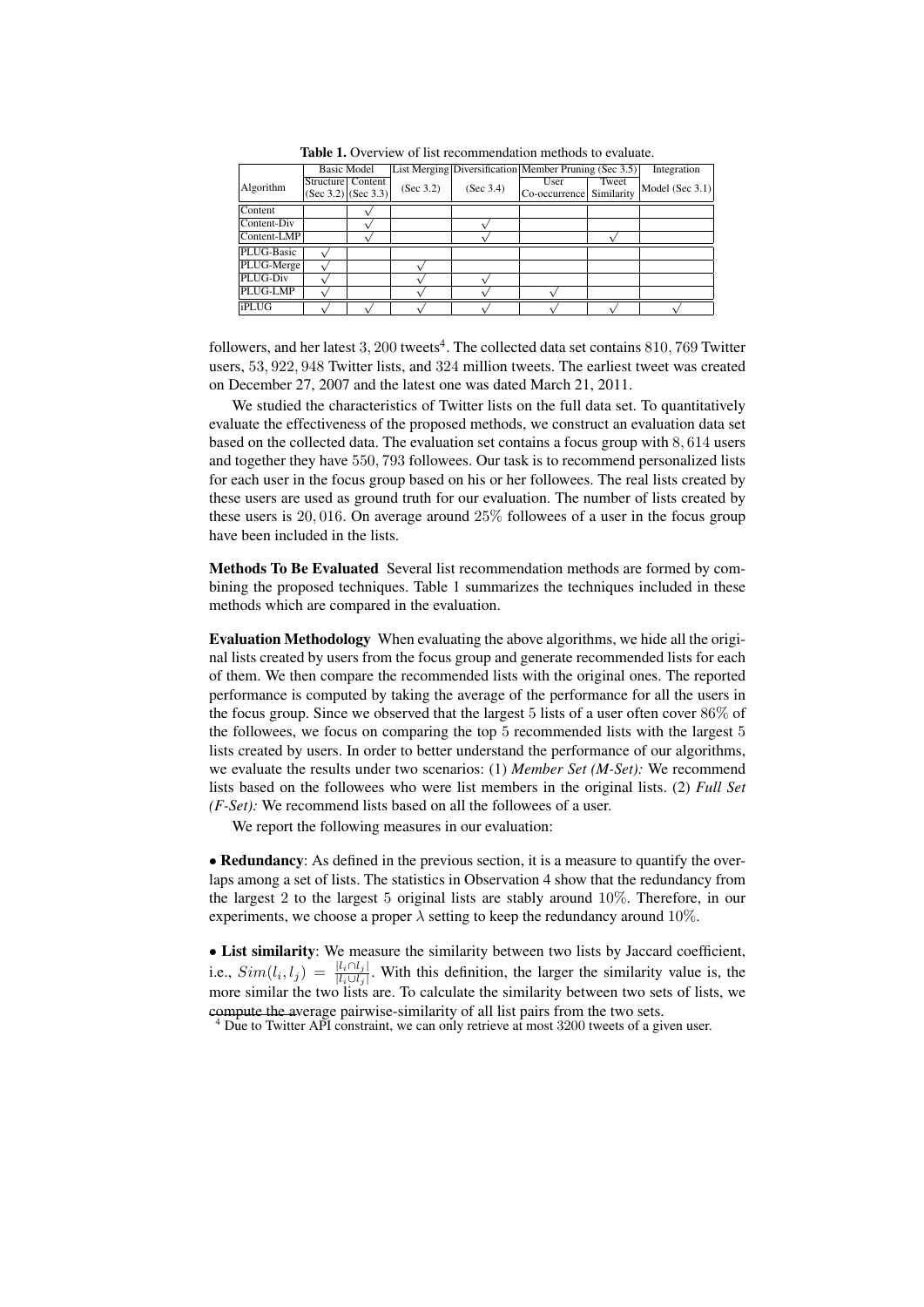Table 2. Experimental results of the top-1 lists.

| Algorithm   | Precision Recall |                   | F1 | Similarity |
|-------------|------------------|-------------------|----|------------|
| Content     | 0.321            | $0.276$ 0.297     |    | 0.295      |
| Content-LMP | 0.533            | $0.552$ 0.544     |    | 0.532      |
| PLUG-Basic  | 0.051            | $0.065$ $ 0.095 $ |    | 0.048      |
| PLUG-Merge  | 0.456            | $0.393$ 0.357     |    | 0.359      |
| PLUG-LMP    | 0.694            | $0.757$ 0.724     |    | 0.727      |
| iPLUG       | 0.718            | $0.742$ 0.731     |    | 0.736      |

Table 4. List similarity results on Full Set.

| Algorithm                           | $\log_{2}$ top-3 top-4 top-5       |  |  |
|-------------------------------------|------------------------------------|--|--|
| Content                             | [0.143] 0.153] 0.139] 0.086        |  |  |
| Content-Div                         | $0.238 \, 0.253 \, 0.261 \, 0.251$ |  |  |
| Content-LMP 0.321 0.357 0.365 0.343 |                                    |  |  |
| PLUG-Basic                          | [0.012] 0.009] 0.009] 0.008        |  |  |
| PLUG-Merge                          | $0.216 \, 0.203 \, 0.197 \, 0.199$ |  |  |
| PLUG-Div                            | $0.275$ 0.291 0.286 0.285          |  |  |
| PLUG-LMP                            | $0.436 \, 0.462 \, 0.476 \, 0.426$ |  |  |
| <b>iPLUG</b>                        | $0.452$ 0.508 0.542 0.524          |  |  |

Table 3. List similarity results on Member Set.

| <b>iPLUG</b>                        |                                                         |  | $\boxed{0.735 \mid 0.746 \mid 0.733 \mid 0.722}$ |
|-------------------------------------|---------------------------------------------------------|--|--------------------------------------------------|
| PLUG-LMP                            | $\left  0.731 \right  0.729 \left  0.705 \right  0.690$ |  |                                                  |
| PLUG-Div                            | $0.563 \, 0.592 \, 0.601 \, 0.552$                      |  |                                                  |
| PLUG-Merge 0.456 0.393 0.357 0.359  |                                                         |  |                                                  |
| PLUG-Basic                          | 0.043 0.034 0.036 0.026                                 |  |                                                  |
| Content-LMP 0.556 0.581 0.612 0.574 |                                                         |  |                                                  |
| Content-Div                         | $0.457$ 0.482 0.441 0.424                               |  |                                                  |
| Content                             | [0.354] 0.372] 0.319] 0.273                             |  |                                                  |
| Algorithm                           | $\log 2 \log 3 \log 4 \log 5$                           |  |                                                  |

Table 5. Redundancy of recommended lists.

| Algorithm                           |                              |  | top-2   top-3   top-4   top-5 |
|-------------------------------------|------------------------------|--|-------------------------------|
| Content                             |                              |  | $73.5\%$ 71.4% 69.2% 67.4%    |
| Content-Div                         |                              |  | 18.6% 17.5% 16.6% 15.9%       |
| Content-LMP 14.5% 13.1% 12.4% 11.3% |                              |  |                               |
| PLUG-Merge 72.4% 70.6% 68.2% 67.3%  |                              |  |                               |
| PLUG-Div                            |                              |  | $16.2\%$ 15.8% 14.6% 13.3%    |
| PLUG-LMP                            | $13.1\%$ $12.4\%$ 11.6% 9.9% |  |                               |
| <b>iPLUG</b>                        |                              |  | $11.2\%$ 10.3% 9.6% 9.3%      |
|                                     |                              |  |                               |

#### 4.2 Experiment Results

Top-1 List Recommendation Results As shown in Observation 3, the largest list (top-1) covers more than  $\frac{1}{3}$  followees of a user on average. Thus, it is the most representative list of a user. We compare the members of this list with the members of the top-1 recommended list, in terms of precision, recall, F1-measure and list similarity. The results on *M-Set* are shown in Table 2. We omit all results of Content-Div and PLUG-Div because in our experiments the diversification algorithm always selects the top-1 list as the first candidate to recommend. We also omit the results on *F-Set* because they exhibit similar trend.

Table 2 shows that the iPLUG algorithm outperforms other algorithms in terms of precision, F1-measure, and list similarity. It achieves slightly worse recall compared to PLUG-LMP, but is dramatically better than other algorithms. Overall, iPLUG achieves 73*.*6% in list similarity and 73*.*1% in F1-measure. We also see that the performance of the PLUG-Basic model is poor due to the sparsity of the co-listed relation. List merging can effectively improve the performance of PLUG-Basic by about 5 to 10 times. Then list member pruning yields as much as 200% improvement in performance, indicating that irrelevant members often exist in the initial recommended lists.

Top-**2** to top-**5** Recommended Lists The list similarity for top-2 to top-5 recommended lists for *M-Set* and *F-Set* are shown in Table 3 and Table 4. The two tables exhibit result trends similar to those in Table 2. Overall, the iPLUG algorithm achieves the best performance among all the methods. PLUG-LMP is quite close to iPLUG. There is only a 4% performance difference between iPLUG and PLUG-LMP on *M-Set*. This means that PLUG-LMP is good enough for most users in *M-Set*.

Comparing Table 3 with Table 4, we see that the performance of all algorithms deteriorates on *F-Set*. iPLUG is significantly better than all other methods, including the second best PLUG-LMP. The improvement of iPLUG compared with PLUG-LMP on *F-Set* is as much as 20%. It indicates that the content-based method has significant effect on iPLUG's performance when non-listed followees exist.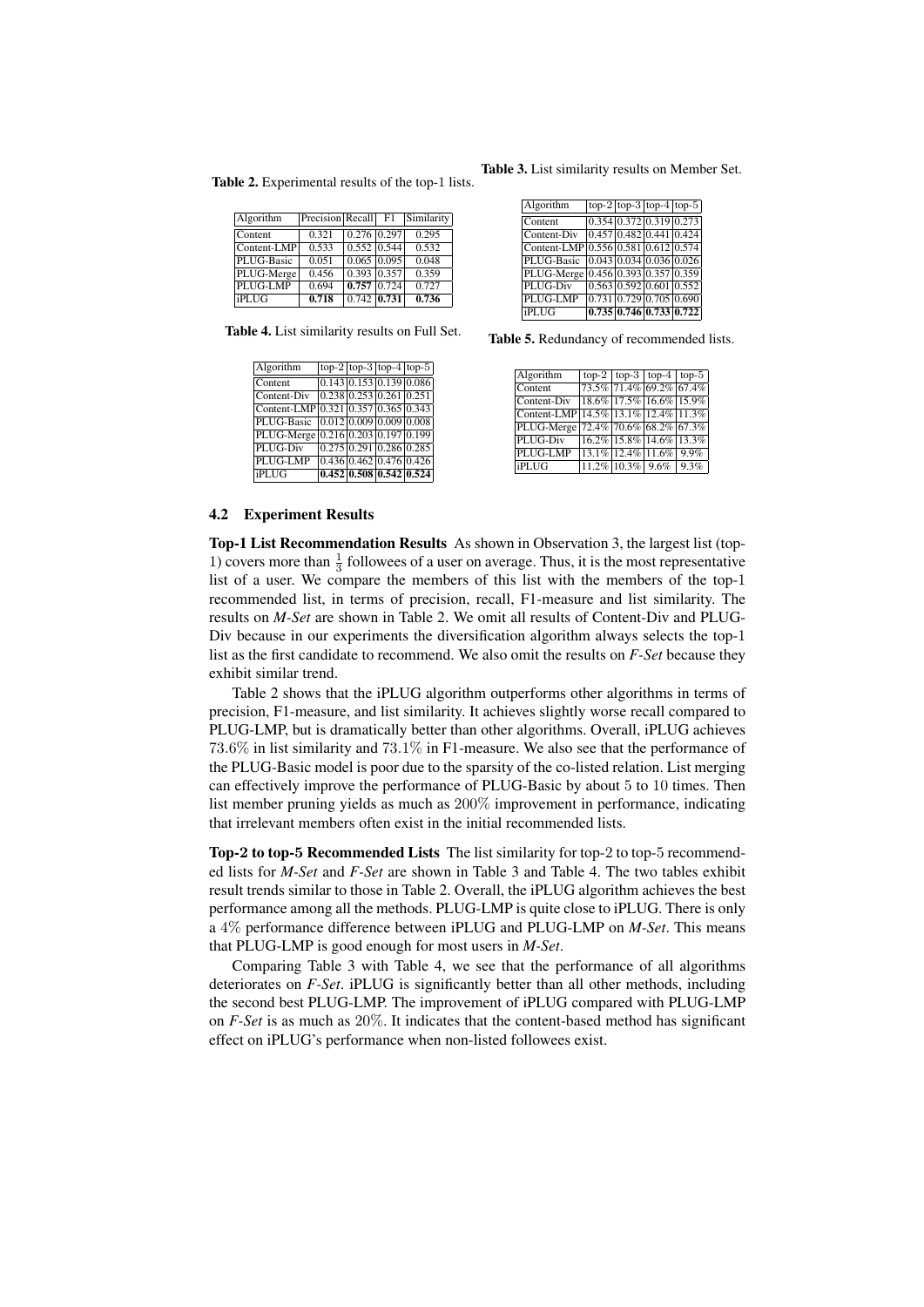Diversification To show the effectiveness of the technique of diversified list ranking, we compare the redundancy of the recommended lists of our major algorithms and show the results of top-2*,* 3*,* 4*,* 5 lists in Table 5. We find that the redundancy of PLUG-Div and Content-Div decreases by more than 70%, compared with PLUG-Merge and Content, respectively. This demonstrates the effectiveness of our diversified list ranking technique.

From results shown in Table 3 and Table 4, we see that the list similarity of both PLUG-Div and Content-Div improves significantly compared to PLUG-Merge and Content. The performance gap increases as *k* increases. The reason is that the top-*k* recommended lists are highly redundant before diversification. For example, the redundancy is 67–73% in the lists recommended by PLUG-Merge and Content. With diversified ranking, we are able to keep the redundancy to a relatively low level (around 10%), which is near the level of the lists created by real users.

#### 4.3 Parameter Sensitivity Analysis

**Parameter Settings of**  $\lambda$  In our diversified list ranking algorithm, the parameter  $\lambda$ plays the role of balancing list ranking from basic models (structure-based and contentbased) and list diversification. As discussed earlier, the redundancy of lists captures list diversification. Two lists with less redundant members are considered more diverse. Therefore, we vary  $\lambda$  from 0 to 1, and report the redundancy of the top- $k$  ( $k = 3, 4, 5$ ) recommended lists, as shown in Figure 6(a). We see that  $\lambda$  has significant impact on the redundancy of the results. According to the statistics discussed in Observation 4, the redundancy of original lists in the real data is around  $10\%$ . From the results of Figure 6(a), it is clear that when  $\lambda$  is around 0.3, the redundancy of our recommended lists is close to 10%.

To understand the impact of the settings of  $\lambda$  on list similarity, we compute list similarity between the largest 5 original lists and the top-5 recommended lists while varying *λ* values for both *M-Set* and *F-Set*. The results of both structure-based and content-based algorithms are shown in Figure 6(b). The results indicate that the PLUG-Div and Content-Div algorithms achieve the best performance on *M-Set* when  $\lambda = 0.3$ . On *F-Set* Content-Div achieves the best performance when  $\lambda = 0.4$ . That is to say, setting  $\lambda$  to 0.3 (or 0.4) results in recommending lists most similar to the ones created by real users. Therefore, we set  $\lambda = 0.3$  in our experiments.



Parameter Settings of *η* We study the impact of different settings of *η* on the performance of the integration algorithm (iPLUG).  $\eta$  is the factor that controls the contributions of the structure-based model and the content-based model to iPLUG. A larger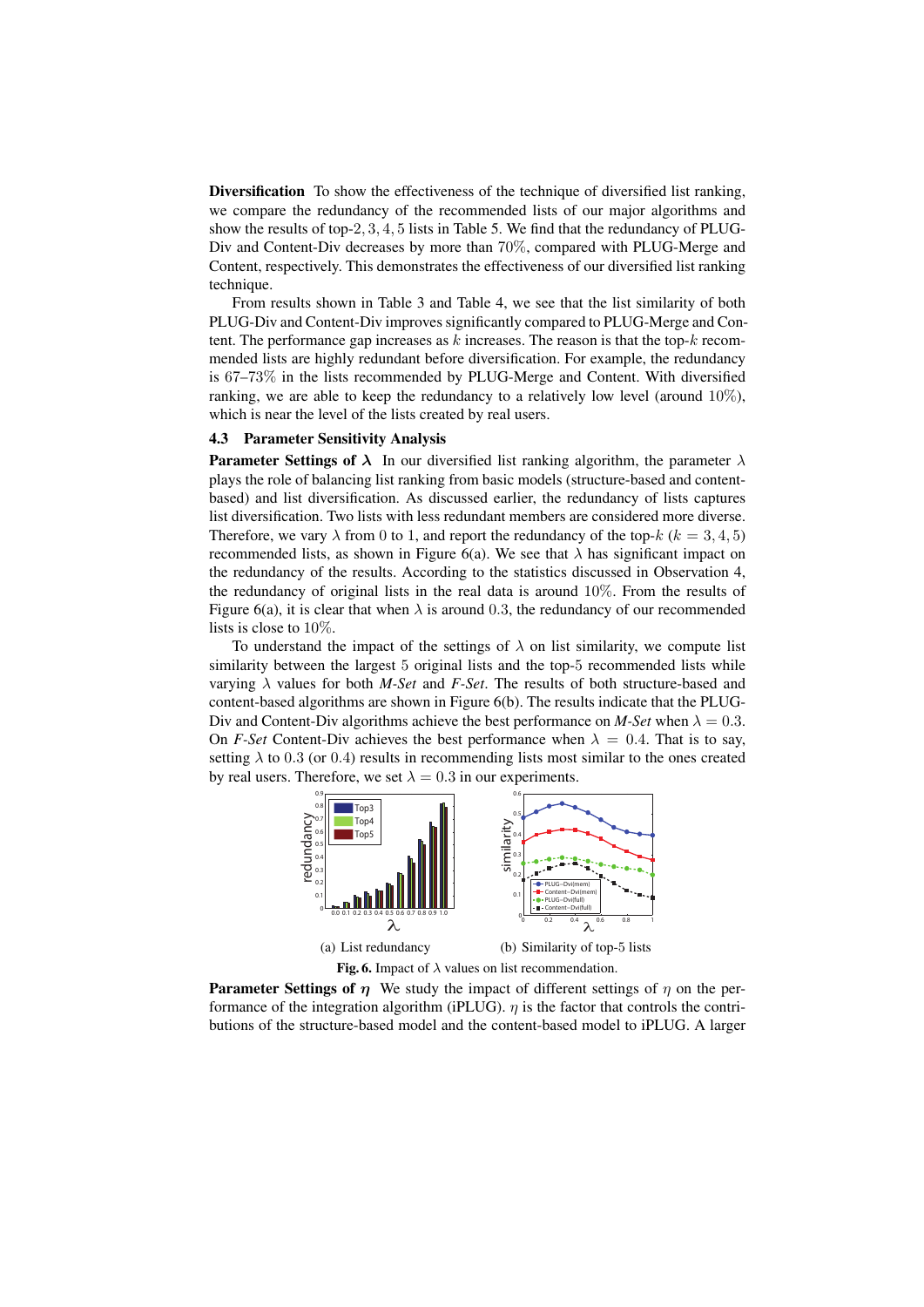*η* indicates that iPLUG sees higher contribution from the structure-based model, and lower contribution from the content-based model. We vary *η* from 0 to 1 and report the corresponding list similarity of iPLUG. Figure 7 shows the list similarity results of top-1 and top-5 lists. When  $\eta = 0$ , iPLUG becomes the content-based model. On the other hand, when  $\eta = 1$ , iPLUG uses only the structure-based model.

As we see in Figure 7, the performance monotonically increases from  $\eta = 0$  to the peak ( $\eta = 0.7$  on *M-Set* and  $\eta = 0.6$  on *F-Set*). Afterwards, it decreases and finally is equal to the performance of PLUG-LMP algorithm ( $\eta = 1$ ). That is,  $\eta$  has significant impact on the performance of iPLUG. It also shows the trend that generally taking in more contribution of the structure-based model results in better performance for iPLUG. The best setting of *η* for both top-1 and top-5 cases on *M-Set* are 0*.*7 while on *F-Set* are 0.6, we therefore set  $\eta = 0.7$  and 0.6 respectively in our experiments.

As mentioned before, an intuitive value for  $\eta$  is the proportional of the followees who are listed, i.e.,  $\eta = \frac{\tau}{|FE_u|}$ , where  $\tau$  is the number of the followees that appear in at least one list. This method prefers more contribution from the structure-based model if a user has a larger fraction of listed followees. We set *η* separately for each individual user using this method. The results are shown as the black dash line in Figure 7. We see that in all four figures, the performance of this setting is between the performance of the settings of  $\eta = 0.3$  and  $\eta = 0.4$ . The reason is that in our data set only 24.52% of followees of the focus group users have been listed. That is on average the iPLUG model takes only 24*.*52% of contribution from the PLUG model, and the fine-grained *η* settings for each user improves the performance more than a fixed setting of  $\eta = 0.3$ . However, we observe that it is far from the best performance result in our data set. Hence,  $\eta =$ *τ |F Eu|* is not an optimal setting for  $\eta$ .



# 5 Related Work

Our goal is to help Twitter users automatically group their followees and put them into different lists. The problem is similar to a recent study on classifying users accordingly to their interests [11]. This study is limited to bifacial interests detection such as detecting whether a user is democrat or republican or whether a user likes Starbucks or not in business affinity detection. Twitter List can be considered as a tag for each followee. Tag and Tag-based entity (e.g. photos, music, videos, web pages) classification or clustering [9, 6, 15] have been used to improve the performance of web page indexing, music categorization, news filtering and content recommendation. Compared with these studies, the difference of our method is to take advantage of both structural and content information for list recommendation.

Social recommendation is becoming prevalent in online services [1, 14, 7]. Social tags help users better understand, interact with and propagate variety of content. How